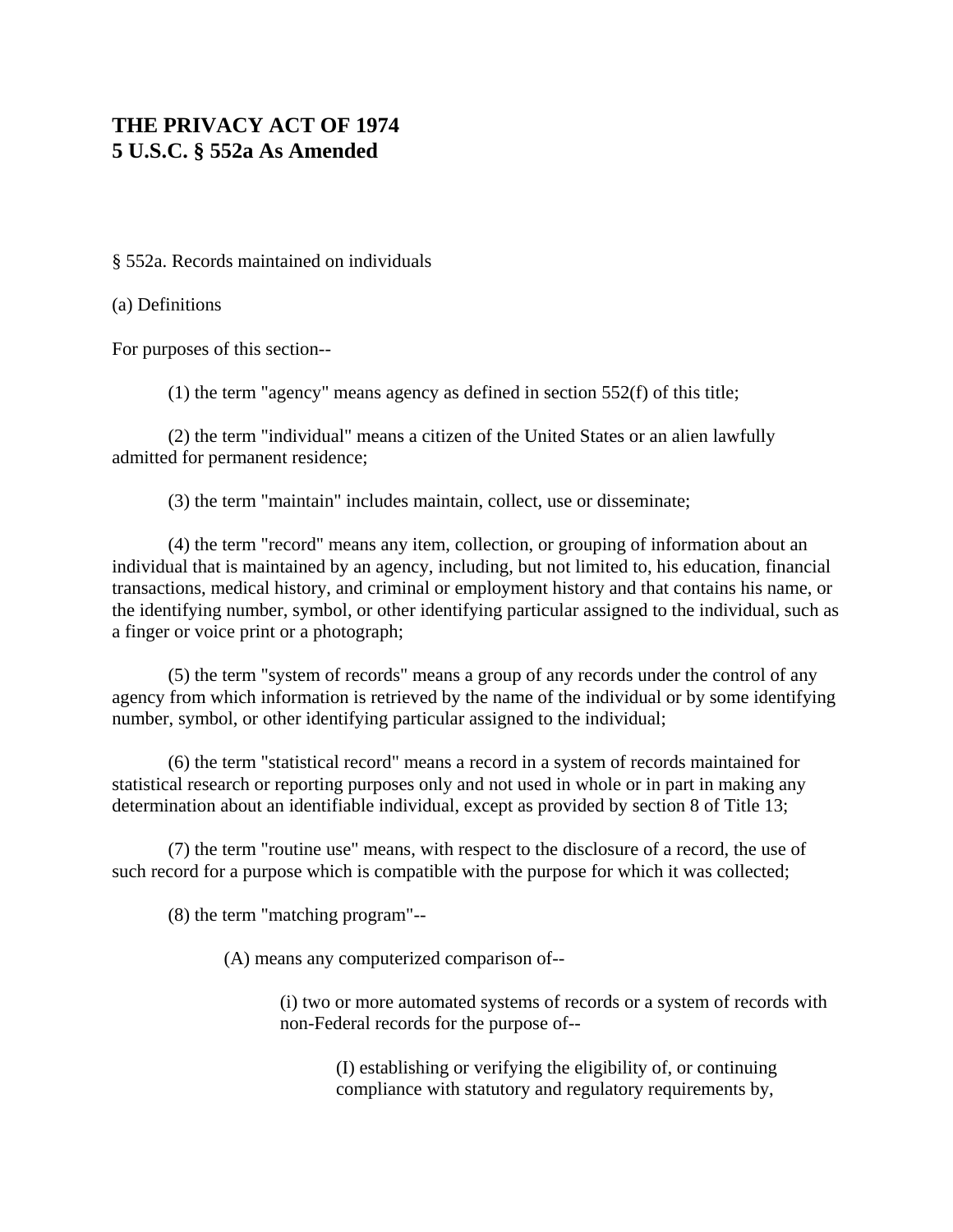applicants for, recipients or beneficiaries of, participants in, or providers of services with respect to, cash or in-kind assistance or payments under Federal benefit programs, or

(II) recouping payments or delinquent debts under such Federal benefit programs, or

(ii) two or more automated Federal personnel or payroll systems of

or a system of Federal personnel or payroll records with non-Federal records,

(B) but does not include--

(i) matches performed to produce aggregate statistical data without any personal identifiers;

(ii) matches performed to support any research or statistical project, the specific data of which may not be used to make decisions concerning the rights, benefits, or privileges of specific individuals;

(iii) matches performed, by an agency (or component thereof) which performs as its principal function any activity pertaining to the enforcement of criminal laws, subsequent to the initiation of a specific criminal or civil law enforcement investigation of a named person or persons for the purpose of gathering evidence against such person or persons;

(iv) matches of tax information (I) pursuant to section  $6103(d)$  of the Internal Revenue Code of 1986, (II) for purposes of tax administration as defined in section 6103(b)(4) of such Code, (III) for the purpose of intercepting a tax refund due an individual under authority granted by section 464 or 1137 of the Social Security Act; or (IV) for the purpose of intercepting a tax refund due an individual under any other tax refund intercept program authorized by statute which has been determined by the Director of the Office of Management and Budget to contain verification, notice, and hearing requirements that are substantially similar to the procedures in section 1137 of the Social Security Act;

(v) matches--

(I) using records predominantly relating to Federal personnel, that are performed for routine administrative purposes (subject to guidance provided by the Director of the Office of Management and Budget pursuant to subsection (v)); or

records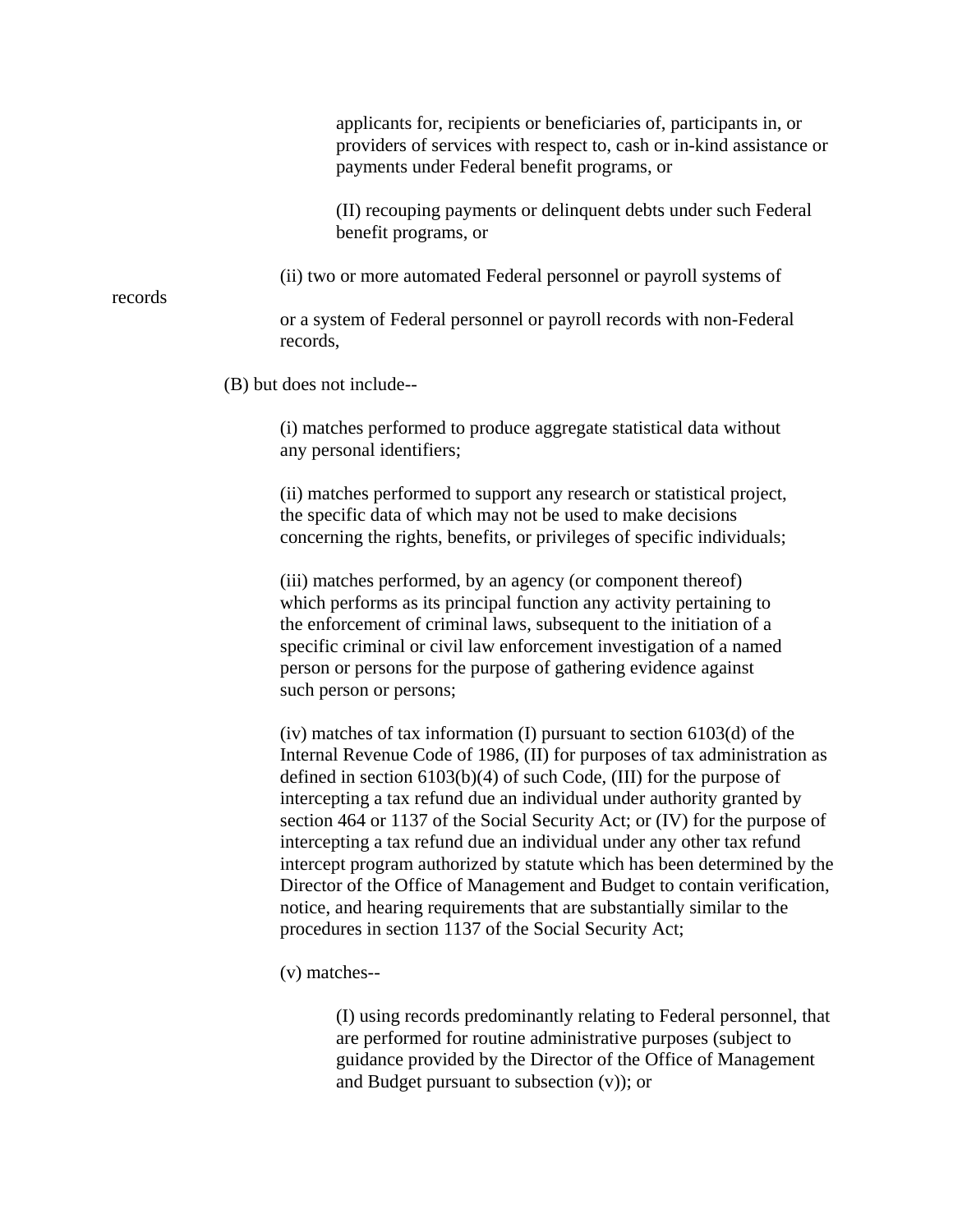(II) conducted by an agency using only records from systems of records maintained by that agency;

if the purpose of the match is not to take any adverse financial, personnel, disciplinary, or other adverse action against Federal personnel; or

(vi) matches performed for foreign counterintelligence purposes or to produce background checks for security clearances of Federal personnel

Federal contractor personnel; or

(vii) Repealed. Pub.L. 104-226, § 1(b)(3)(C), Oct. 2, 1996, 110 Stat. 3033.

(9) the term "recipient agency" means any agency, or contractor thereof, receiving records contained in a system of records from a source agency for use in a matching program;

(10) the term "non-Federal agency" means any State or local government, or agency thereof, which receives records contained in a system of records from a source agency for use in a matching program;

(11) the term "source agency" means any agency which discloses records contained in a system of records to be used in a matching program, or any State or local government, or agency thereof, which discloses records to be used in a match ing program;

(12) the term "Federal benefit program" means any program administered or funded by the Federal Government, or by any agent or State on behalf of the Fed eral Government, providing cash or in-kind assistance in the form of payments, grants, loans, or loan guarantees to individuals; and

(13) the term "Federal personnel" means officers and employees of the Government of the United States, members of the uniformed services (including members of the Reserve Components), individuals entitled to receive immediate or deferred retirement benefits under any retirement program of the Government of the United States (including survivor benefits).

#### (b) Conditions of disclosure

No agency shall disclose any record which is contained in a system of records by any means of communication to any person, or to another agency, except pursuant to a written request by, or with the prior written consent of, the individual to whom the record pertains, unless disclosure of the record would be--

(1) to those officers and employees of the agency which maintains the record who have a need for the record in the performance of their duties;

(2) required under section 552 of this title;

or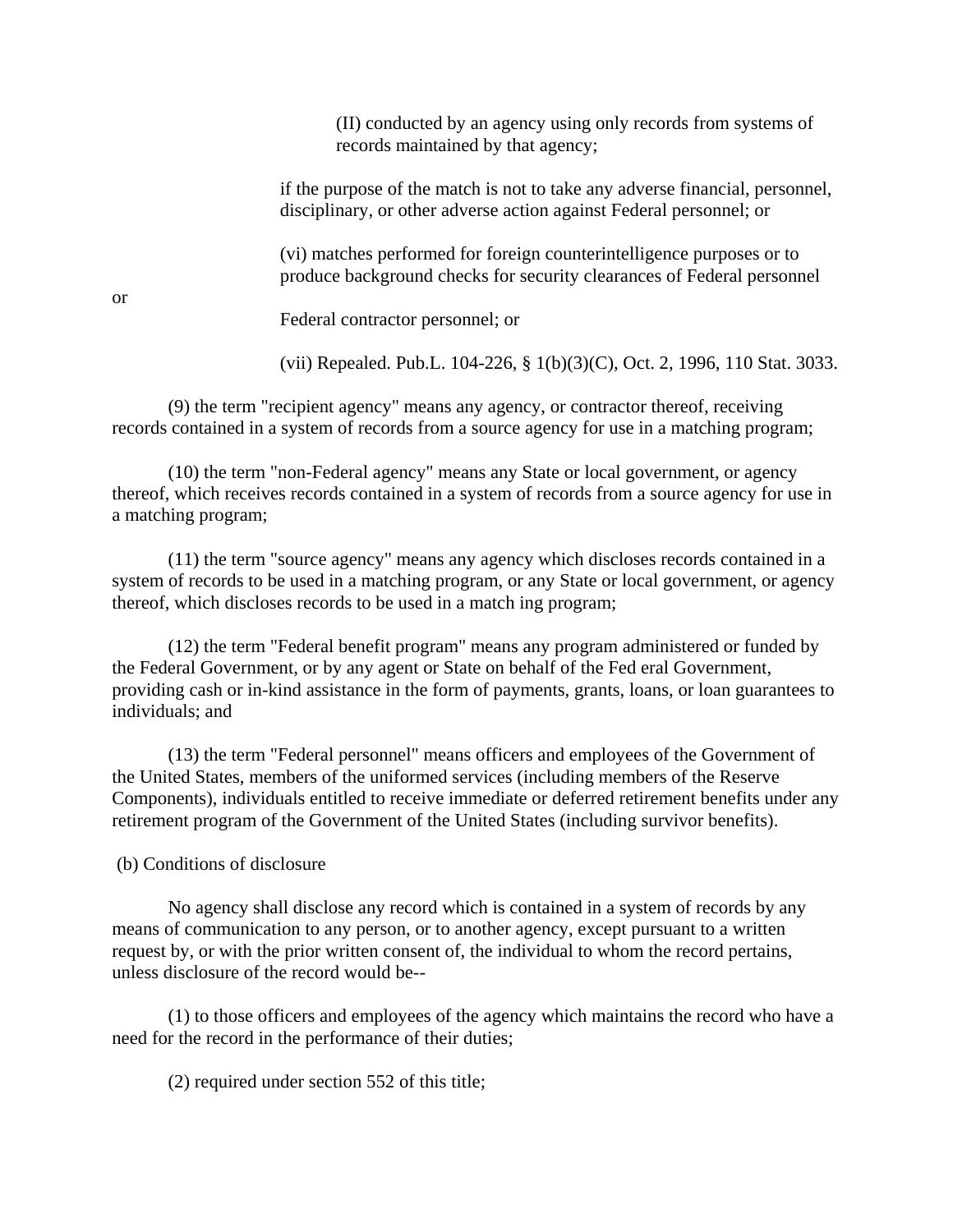(3) for a routine use as defined in subsection (a)(7) of this section and de scribed under subsection (e) $(4)(D)$  of this section;

(4) to the Bureau of the Census for purposes of planning or carrying out a census or survey or related activity pursuant to the provisions of Title 13;

(5) to a recipient who has provided the agency with advance adequate written assurance that the record will be used solely as a statistical research or reporting record, and the record is to be transferred in a form that is not individually identifiable;

(6) to the National Archives and Records Administration as a record which has sufficient historical or other value to warrant its continued preservation by the United States Government, or for evaluation by the Archivist of the United States or the designee of the Archivist to determine whether the record has such value;

(7) to another agency or to an instrumentality of any governmental jurisdiction within or under the control of the United States for a civil or criminal law enforcement activity if the activity is authorized by law, and if the head of the agency or instrumentality has made a written request to the agency which maintains the record specifying the particular portion desired and the law enforcement activity for which the record is sought;

(8) to a person pursuant to a showing of compelling circumstances affecting the health or safety of an individual if upon such disclosure notification is transmitted to the last known address of such individual;

(9) to either House of Congress, or, to the extent of matter within its jurisdiction, any committee or subcommittee thereof, any joint committee of Congress or subcommittee of any such joint committee;

(10) to the Comptroller General, or any of his authorized representatives, in the course of the performance of the duties of the General Accounting Office;

(11) pursuant to the order of a court of competent jurisdiction; or

(12) to a consumer reporting agency in accordance with section 3711(e) of Title 31.

(c) Accounting of certain disclosures

Each agency, with respect to each system of records under its control, shall--

(1) except for disclosures made under subsections  $(b)(1)$  or  $(b)(2)$  of this section, keep an accurate accounting of--

(A) the date, nature, and purpose of each disclosure of a record to any person or to another agency made under subsection (b) of this section; and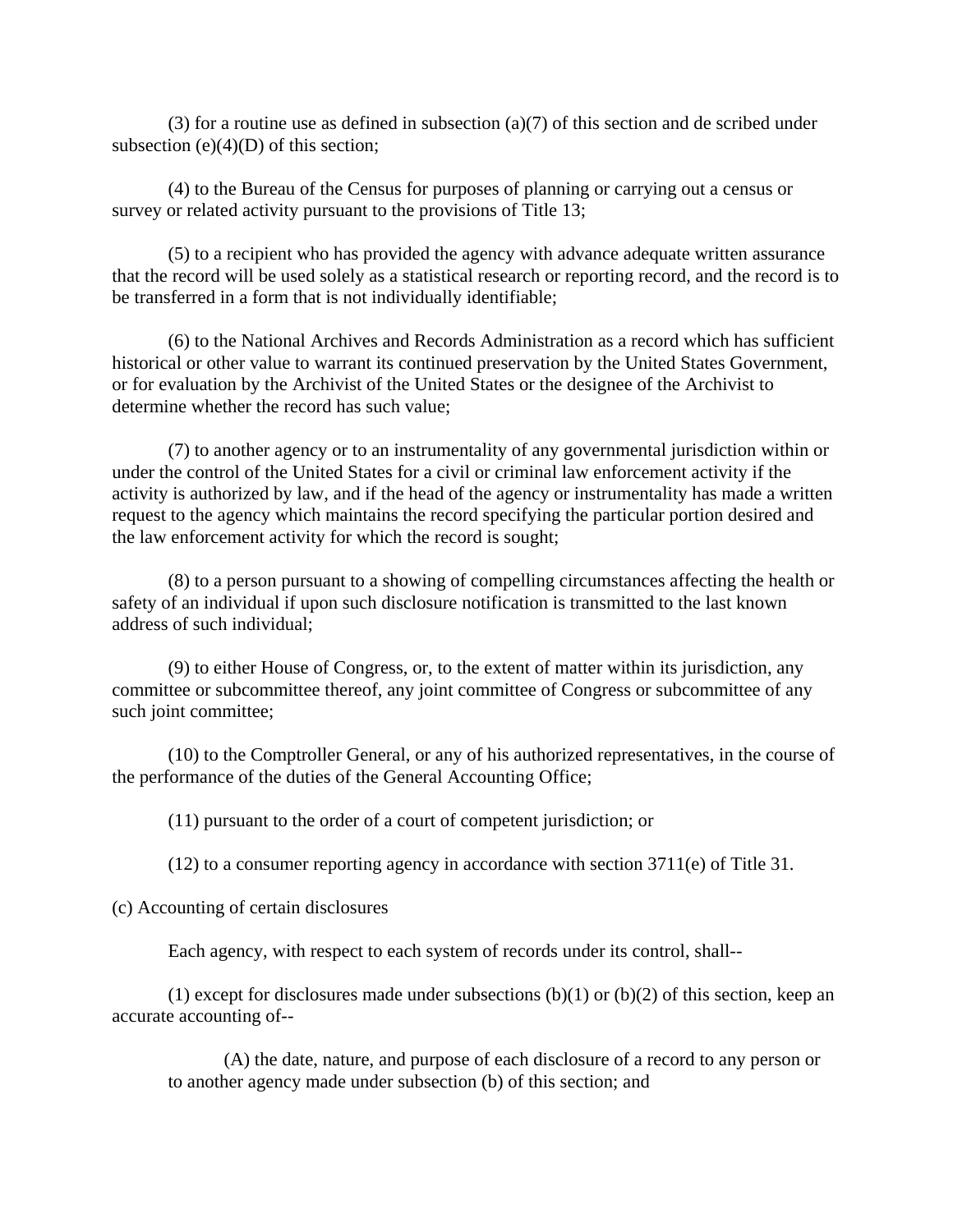(B) the name and address of the person or agency to whom the disclosure is made;

(2) retain the accounting made under paragraph (1) of this subsection for at least five years or the life of the record, whichever is longer, after the disclosure for which the accounting is made;

(3) except for disclosures made under subsection (b)(7) of this section, make the accounting made under paragraph (1) of this subsection available to the individual named in the record at his request; and

(4) inform any person or other agency about any correction or notation of dispute made by the agency in accordance with subsection (d) of this section of any record that has been disclosed to the person or agency if an accounting of the disclosure was made.

(d) Access to records

Each agency that maintains a system of records shall--

(1) upon request by any individual to gain access to his record or to any information pertaining to him which is contained in the system, permit him and upon his request, a person of his own choosing to accompany him, to review the record and have a copy made of all or any portion thereof in a form comprehensible to him, except that the agency may require the individual to furnish a written statement authorizing discussion of that individual's record in the accompanying person's presence;

(2) permit the individual to request amendment of a record pertaining to him and--

(A) not later than 10 days (excluding Saturdays, Sundays, and legal public holidays) after the date of receipt of such request, acknowledge in writing such receipt; and

(B) promptly, either--

(i) make any correction of any portion thereof which the individual

believes

is not accurate, relevant, timely, or complete; or

 (ii) inform the individual of its refusal to amend the record in accordance with his request, the reason for the refusal, the procedures established by the agency for the individual to request a review of that refusal by the head of the agency or an officer designated by the head of the agency, and the name and business address of that official;

(3) permit the individual who disagrees with the refusal of the agency to amend his record to request a review of such refusal, and not later than 30 days (excluding Saturdays,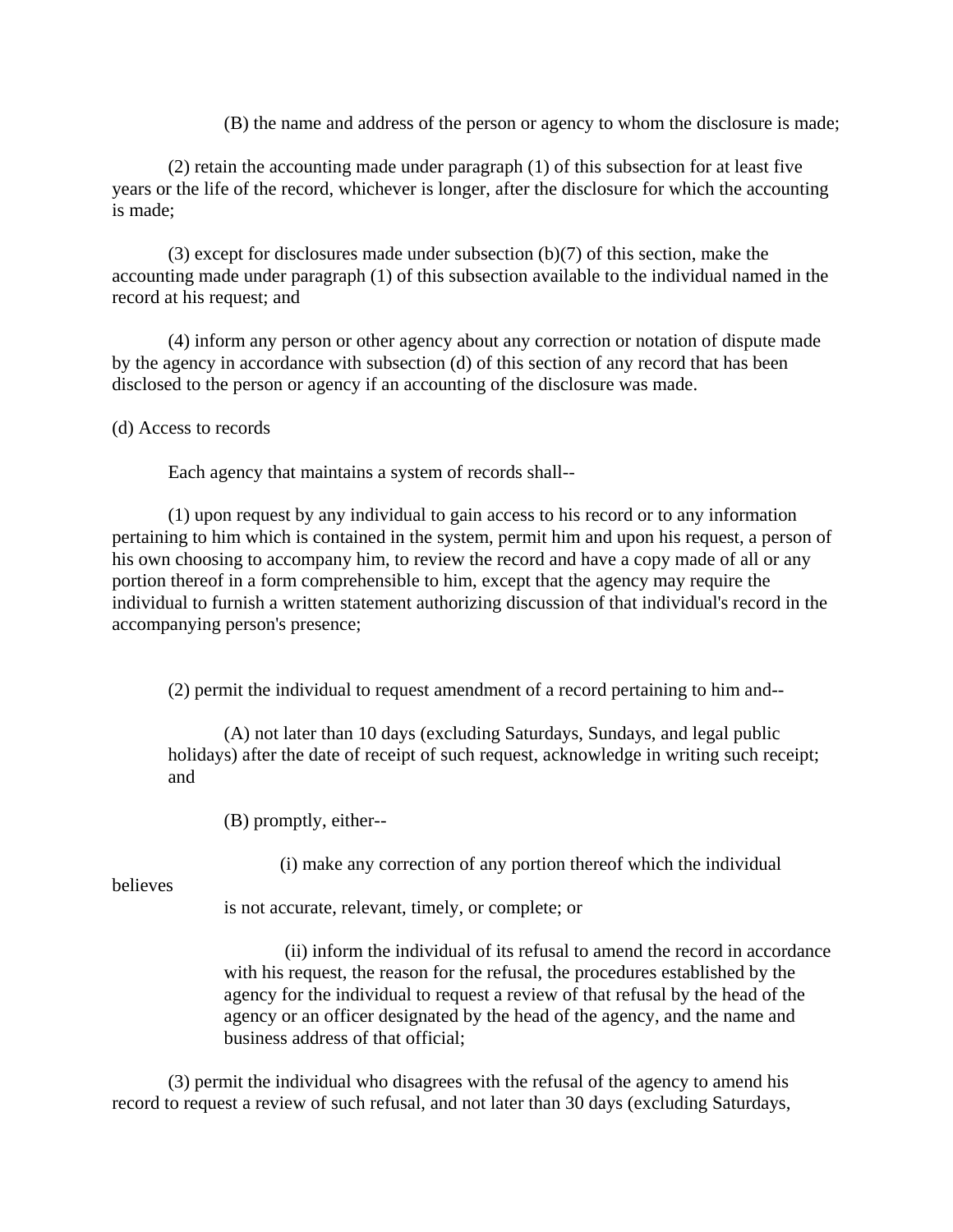Sundays, and legal public holidays) from the date on which the individual requests such review, complete such review and make a final determination unless, for good cause shown, the head of the agency extends such 30-day period; and if, after his review, the reviewing official also refuses to amend the record in accordance with the request, permit the individual to file with the agency a concise statement setting forth the reasons for his disagreement with the refusal of the agency, and notify the individual of the provisions for judicial review of the reviewing official's determination under subsection  $(g)(1)(A)$  of this section;

(4) in any disclosure, containing information about which the individual has filed a statement of disagreement, occurring after the filing of the statement under paragraph (3) of this subsection, clearly note any portion of the record which is disputed and provide copies of the statement and, if the agency deems it appropriate, copies of a concise statement of the reasons of the agency for not making the amendments requested, to persons or other agencies to whom the disputed record has been disclosed; and

(5) nothing in this section shall allow an individual access to any information compiled in reasonable anticipation of a civil action or proceeding.

(e) Agency requirements

Each agency that maintains a system of records shall--

(1) maintain in its records only such information about an individual as is relevant and necessary to accomplish a purpose of the agency required to be accomplished by statute or by Executive order of the President;

(2) collect information to the greatest extent practicable directly from the sub ject individual when the information may result in adverse determinations about an individual's rights, benefits, and privileges under Federal programs;

(3) inform each individual whom it asks to supply information, on the form which it uses to collect the information or on a separate form that can be retained by the individual--

(A) the authority (whether granted by statute, or by Executive order of the President) which authorizes the solicitation of the information and whether disclosure of such information is mandatory or voluntary;

(B) the principal purpose or purposes for which the information is intended to be used;

(C) the routine uses which may be made of the information, as published pursuant

to paragraph (4)(D) of this subsection; and

(D) the effects on him, if any, of not providing all or any part of the requested information;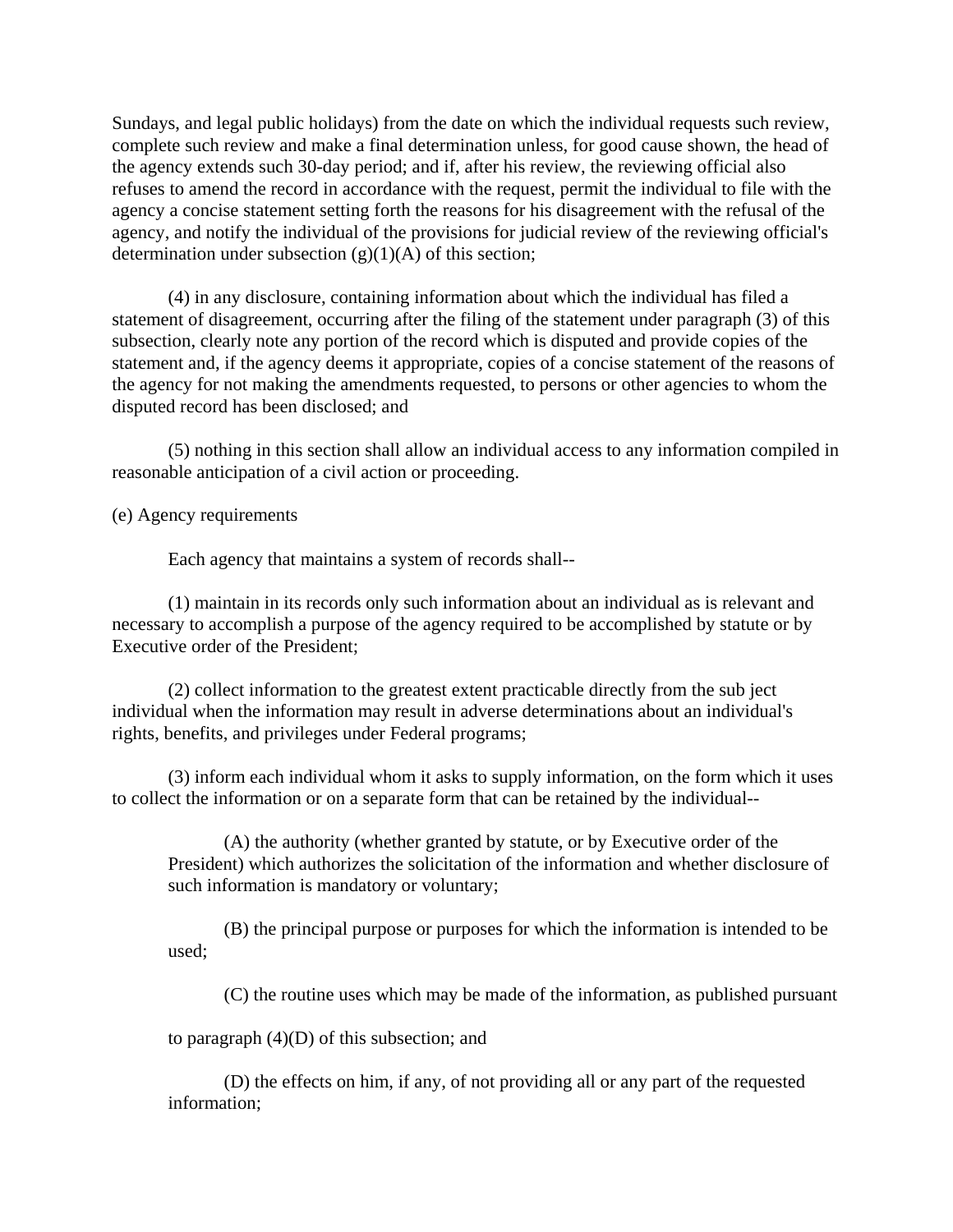(4) subject to the provisions of paragraph (11) of this subsection, publish in the Federal Register upon establishment or revision a notice of the existence and character of the system of records, which notice shall include--

(A) the name and location of the system;

(B) the categories of individuals on whom records are maintained in the system;

(C) the categories of records maintained in the system;

(D) each routine use of the records contained in the system, including the categories of users and the purpose of such use;

(E) the policies and practices of the agency regarding storage, retrievability, access controls, retention, and disposal of the records;

(F) the title and business address of the agency official who is responsible for the system of records;

(G) the agency procedures whereby an individual can be notified at his request if the system of records contains a record pertaining to him;

(H) the agency procedures whereby an individual can be notified at his request how he can gain access to any record pertaining to him contained in the system of records,

and how he can contest its content; and

(I) the categories of sources of records in the system;

(5) maintain all records which are used by the agency in making any determination about any individual with such accuracy, relevance, timeliness, and completeness as is reasonably necessary to assure fairness to the individual in the determination;

(6) prior to disseminating any record about an individual to any person other than an agency, unless the dissemination is made pursuant to subsection (b)(2) of this section, make reasonable efforts to assure that such records are accurate, com plete, timely, and relevant for agency purposes;

(7) maintain no record describing how any individual exercises rights guaranteed by the First Amendment unless expressly authorized by statute or by the individual about whom the record is maintained or unless pertinent to and within the scope of an authorized law enforcement activity;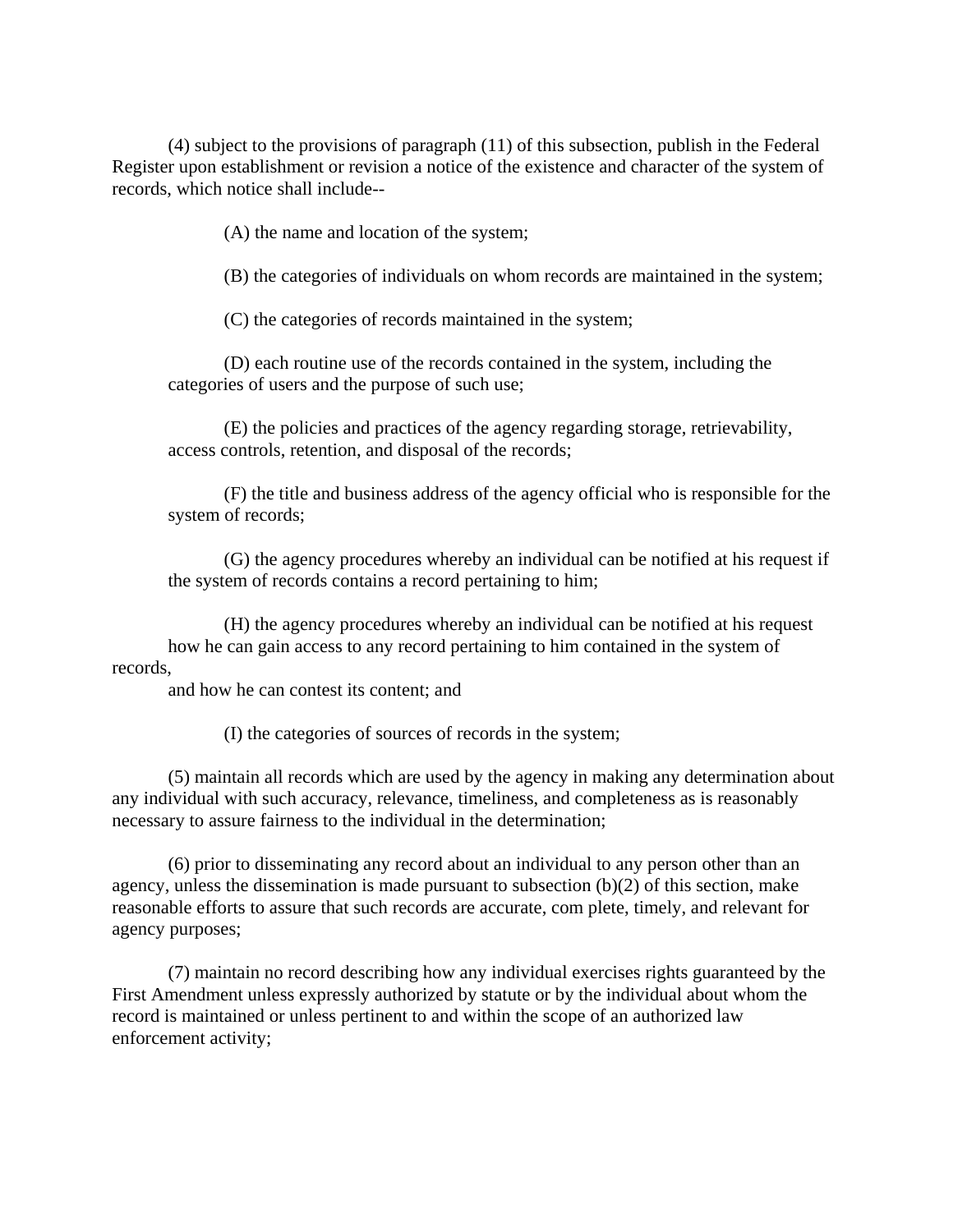(8) make reasonable efforts to serve notice on an individual when any record on such individual is made available to any person under compulsory legal process when such process becomes a matter of public record;

(9) establish rules of conduct for persons involved in the design, de velopment, operation, or maintenance of any system of records, or in maintaining any record, and instruct each such person with respect to such rules and the requirements of this section, including any other rules and procedures adopted pursuant to this section and the penalties for noncompliance;

(10) establish appropriate administrative, technical and physical safeguards to insure the security and confidentiality of records and to protect against any anticipated threats or hazards to their security or integrity which could result in substantial harm, embarrassment, inconvenience, or unfairness to any individual on whom information is maintained;

(11) at least 30 days prior to publication of information under paragraph  $(4)(D)$  of this subsection, publish in the Federal Register notice of any new use or intended use of the information in the system, and provide an opportunity for interested persons to submit written data, views, or arguments to the agency; and

(12) if such agency is a recipient agency or a source agency in a matching program with a non-Federal agency, with respect to any establishment or revision of a matching program, at least 30 days prior to conducting such program, publish in the Federal Register notice of such establishment or revision.

#### (f) Agency rules

In order to carry out the provisions of this section, each agency that maintains a system of records shall promulgate rules, in accordance with the requirements (including general notice) of section 553 of this title, which shall--

(1) establish procedures whereby an individual can be notified in response to his request if any system of records named by the individual contains a record pertaining to him;

(2) define reasonable times, places, and requirements for identifying an individual who requests his record or information pertaining to him before the agency shall make the record or information available to the individual;

(3) establish procedures for the disclosure to an individual upon his request of his record or information pertaining to him, including special procedure, if deemed necessary, for the disclosure to an individual of medical records, including psychological records, pertaining to him;

(4) establish procedures for reviewing a request from an individual concerning the amendment of any record or information pertaining to the individual, for making a determination on the request, for an appeal within the agency of an initial adverse agency determination, and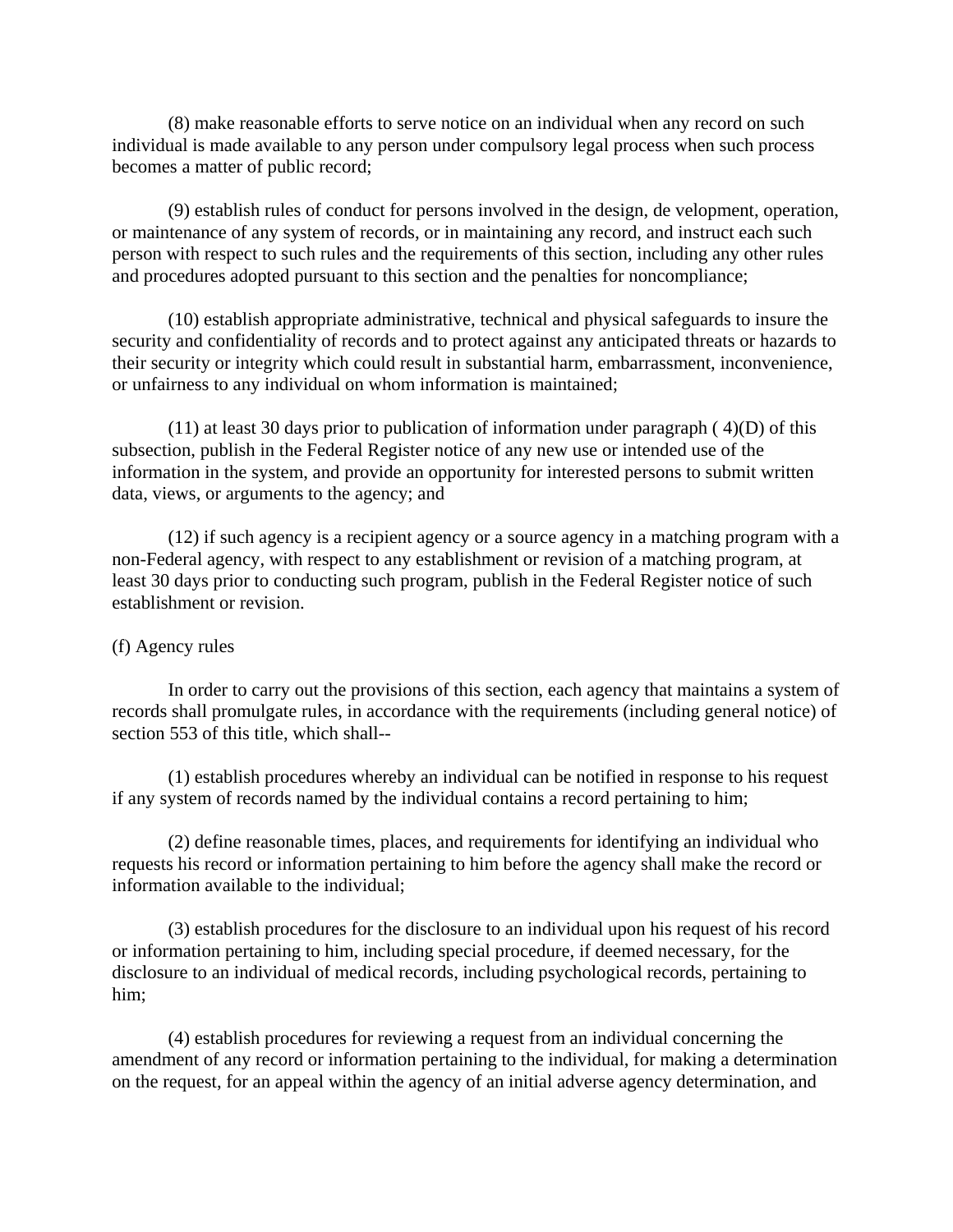for whatever additional means may be necessary for each individual to be able to exercise fully his rights under this section; and

(5) establish fees to be charged, if any, to any individual for making copies of his record, excluding the cost of any search for and review of the record.

The Office of the Federal Register shall biennially compile and publish the rules promulgated under this subsection and agency notices published under subsection (e)(4) of this section in a form available to the public at low cost.

 $(g)(1)$  Civil remedies

Whenever any agency

 $(A)$  makes a determination under subsection  $(d)(3)$  of this section not to amend an

individual's record in accordance with his request, or fails to make such review in conformity with that subsection;

(B) refuses to comply with an individual request under subsection  $(d)(1)$  of this section;

(C) fails to maintain any record concerning any individual with such accuracy, relevance, timeliness, and completeness as is necessary to assure fairness in any determination relating to the qualifications, character, rights, or opportunities of, or benefits to the individual that may be made on the basis of such record, and consequently

a

determination is made which is adverse to the individual; or

(D) fails to comply with any other provision of this section, or any rule promulgated thereunder, in such a way as to have an adverse effect on an individual,

theindividual may bring a civil action against the agency, and the district courts of the United States shall have jurisdiction in the matters under the provisions of this subsection.

 $(2)(A)$  In any suit brought under the provisions of subsection  $(g)(1)(A)$  of this section, the court may order the agency to amend the individual's record in accordance with his request or in such other way as the court may direct. In such a case the court shall determine the matter de novo.

 (B) The court may assess against the United States reasonable attorney fees and other litigation costs reasonably incurred in any case under this paragraph in which the complainant has substantially prevailed.

 $(3)(A)$  In any suit brought under the provisions of subsection  $(g)(1)(B)$  of this section, the court may enjoin the agency from withholding the records and order the production to the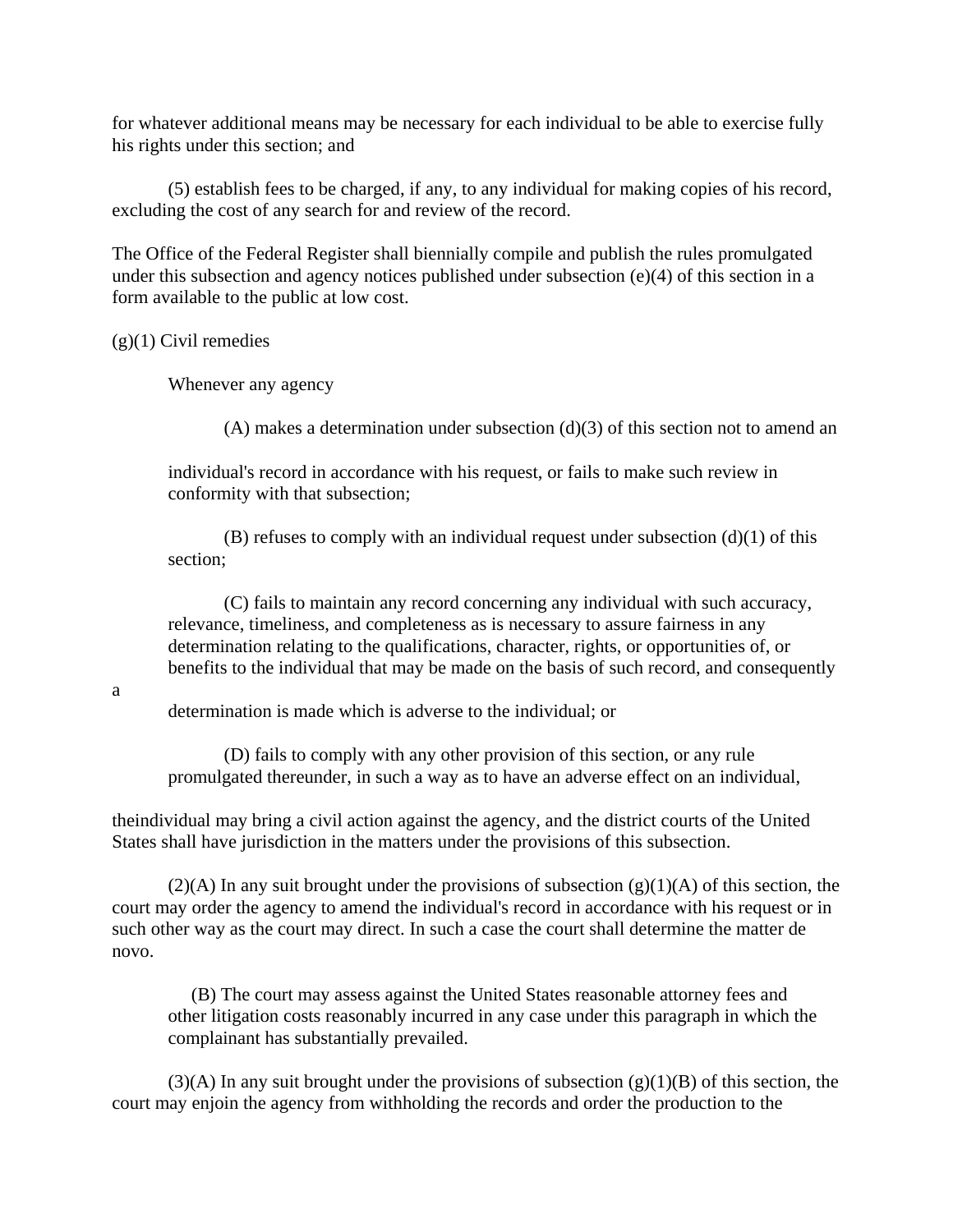complainant of any agency records improperly withheld from him. In such a case the court shall determine the matter de novo, and may examine the contents of any agency records in camera to determine whether the records or any portion thereof may be withheld under any of the exemptions set forth in subsection (k) of this section, and the burden is on the agency to sustain its action.

 (B) The court may assess against the United States reasonable attorney fees and other litigation costs reasonably incurred in any case under this paragraph in which the complainant has substantially prevailed.

(4) In any suit brought under the provisions of subsection  $(g)(1)(C)$  or  $(D)$  of this section in which the court determines that the agency acted in a manner which was intentional or willful, the United States shall be liable to the individual in an amount equal to the sum of--

(A) actual damages sustained by the individual as a result of the refusal or failure,

but in no case shall a person entitled to recovery receive less than the sum of \$1,000; and

(B) the costs of the action together with reasonable attorney fees as determined by

#### the court.

(5) An action to enforce any liability created under this section may be b rought in the district court of the United States in the district in which the complainant resides, or has his principal place of business, or in which the agency records are situated, or in the District of Columbia, without regard to the amount in controversy, within two years from the date on which the cause of action a rises, except that where an agency has materially and willfully misrepresented any information required under this section to be disclosed to an individual and the information so misrepresented is material to establishment of the liability of the agency to the individual under this section, the action may be brought at any time within two years after discovery by the individual of the misrepresentation. Nothing in this section shall be construed to authorize any civil action by reason of any injury sustained as the result of a disclosure of a record prior to September 27, 1975.

#### (h) Rights of legal guardians

For the purposes of this section, the parent of any minor, or the legal guardian of any individual who has been declared to be incompetent due to physical or mental incapacity or age by a court of competent jurisdiction, may act on behalf of the individual.

#### $(i)(1)$  Criminal penalties

Any officer or employee of an agency, who by virtue of his employment or official position, has possession of, or access to, agency records which contain individually identifiable information the disclosure of which is prohibited by this section or by rules or regulations established thereunder, and who knowing that disclosure of the specific material is so prohibited,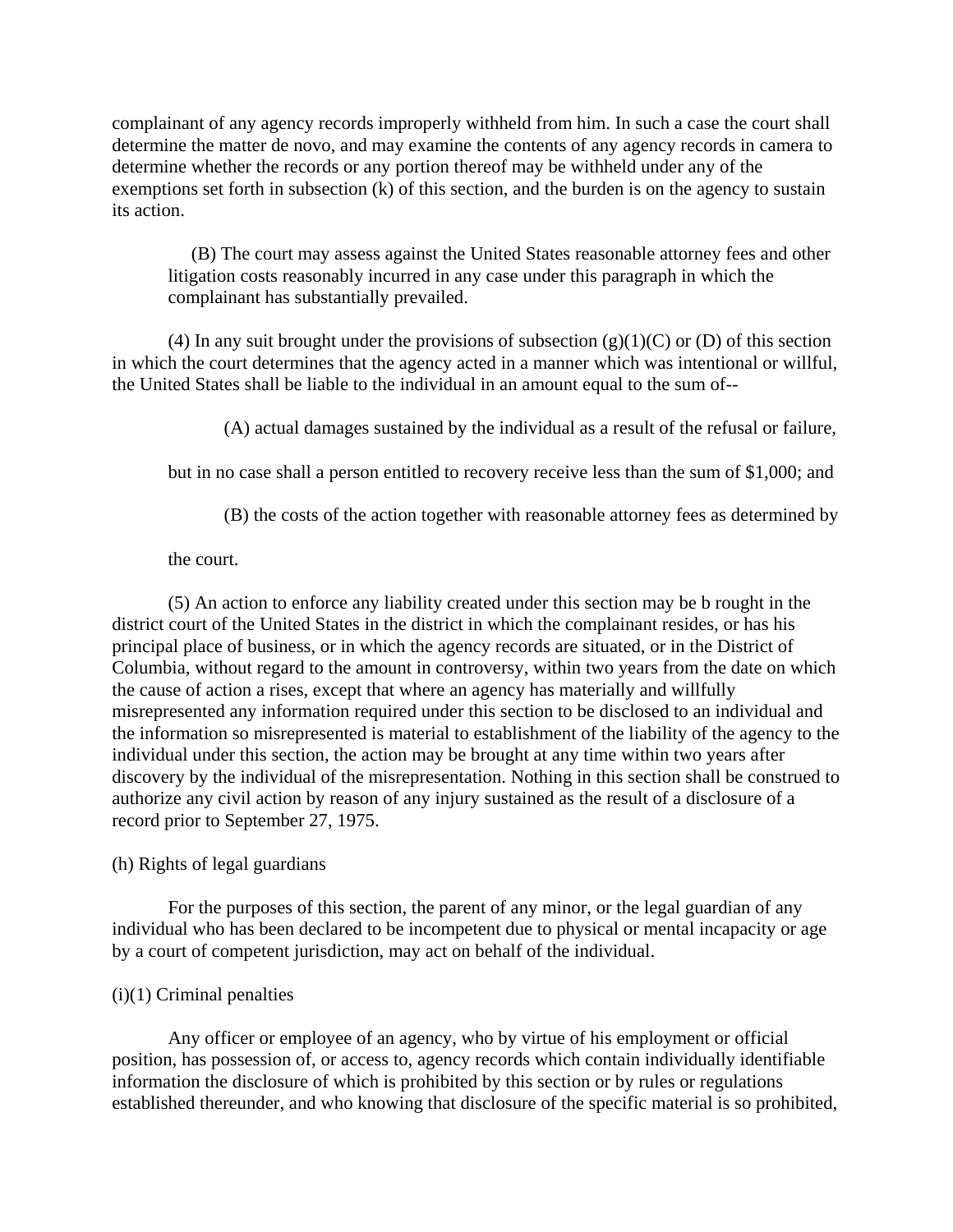willfully discloses the material in any manner to any person or agency not entitled to receive it, shall be guilty of a misdemeanor and fined not more than \$5,000.

(2) Any officer or employee of any agency who willfully maintains a system of records without meeting the notice requirements of subsection (e)(4) of this section shall be guilty of a misdemeanor and fined not more than \$5,000.

(3) Any person who knowingly and willfully requests or obtains any record concerning an individual from an agency under false pretenses shall be guilty of a misdemeanor and fined not more than \$5,000.

### (j) General exemptions

The head of any agency may promulgate rules, in accordance with the re quirements (including general notice) of sections  $553(b)(1)$ , (2), and (3), (c), and (e) of this title, to exempt any system of records within the agency from any part of this section except subsections (b), (c) (1) and (2), (e)(4)(A) through (F), (e)(6), (7), (9), (10), and (11), and (i) if the system of records  $i<sub>s-</sub>$ 

(1) maintained by the Central Intelligence Agency; or

(2) maintained by an agency or component thereof which performs as its prin cipal function any activity pertaining to the enforcement of criminal laws, including police efforts to prevent, control, or reduce crime or to apprehend criminals, and the activities of prosecutors, courts, correctional, probation, pardon, or parole authorities, and which consists of (A) information compiled for the purpose of identifying individual criminal offenders and alleged offenders and consisting only of identifying data and notations of arrests, the nature and disposition of crim inal charges, sentencing, confinement, release, and parole and probation status; (B) information compiled for the purpose of a criminal investigation, including reports of informants and investigators, and associated with an identifiable individual; or (C) reports identifiable to an individual compiled at any stage of the process of enforcement of the criminal laws from arrest or indictment through release from supervision.

At the time rules are adopted under this subsection, the agency shall include in the statement required under section 553(c) of this title, the reasons why the system of records is to be exempted from a provision of this section.

## (k) Specific exemptions

The head of any agency may promulgate rules, in accordance with the requirements (including general notice) of sections  $553(b)(1)$ , (2), and (3), (c), and (e) of this title, to exempt any system of records within the agency from subsections  $(c)(3)$ ,  $(d)$ ,  $(e)(1)$ ,  $(e)(4)(G)$ ,  $(H)$ , and (I) and (f) of this section if the system of records is--

(1) subject to the provisions of section  $552(b)(1)$  of this title;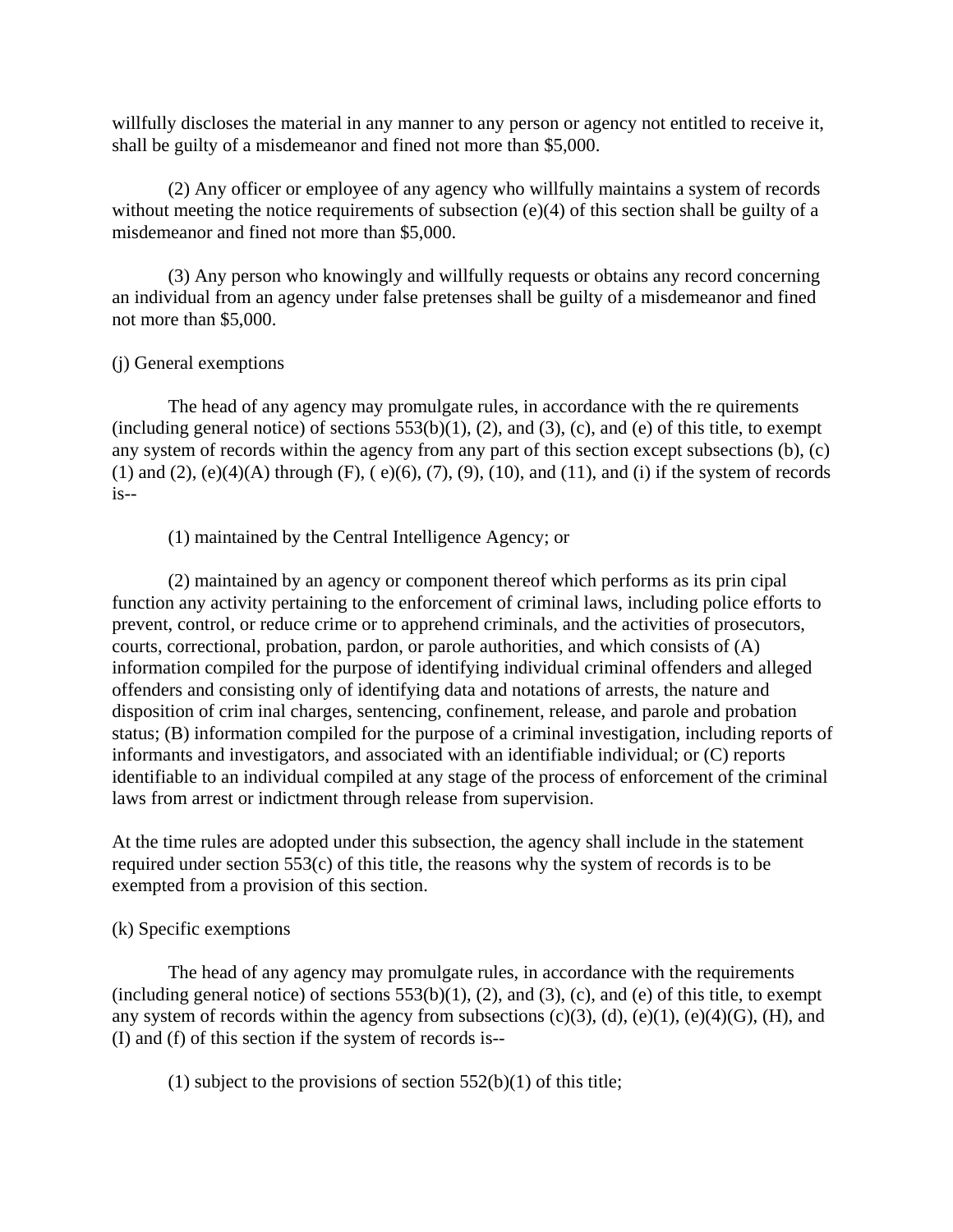(2) investigatory material compiled for law enforcement purposes, other than material within the scope of subsection (j)(2) of this section: Provided, however, That if any individual is denied any right, privilege, or benefit that he would otherwise be entitled by Federal law, or for which he would otherwise be eligible, as a result of the maintenance of such material, such material shall be provided to such individual, except to the extent that the disclosure of such material would reveal the identity of a source who furnished information to the Government under an express promise that the identity of the source would be held in con fidence, or, prior to the effective date of this section, under an implied promise that the identity of the source would be held in confidence;

(3) maintained in connection with providing protective services to the President of the United States or other individuals pursuant to section 3056 of Title 18;

(4) required by statute to be maintained and used solely as statistical records;

(5) investigatory material compiled solely for the purpose of determining suit ability, eligibility, or qualifications for Federal civilian employment, military service, Federal contracts, or access to classified information, but only to the extent that the disclosure of such material would reveal the identity of a source who furnished information to the Government under an express promise that the identity of the source would be held in confidence, or, prior to the effective date of this section, under an implied promise that the identity of the source would be held in confidence;

(6) testing or examination material used solely to determine individual qualifications for appointment or promotion in the Federal service the disclosure of which would compromise the objectivity or fairness of the testing or examination process; or

(7) evaluation material used to determine potential for promotion in the armed services, but only to the extent that the disclosure of such material would reveal the identity of a source who furnished information to the Government under an express promise that the identity of the source would be held in con fidence, or, prior to the effective date of this section, under an implied promise that the identity of the source would be held in confidence.

At the time rules are adopted under this subsection, the agency shall include in the statement required under section 553(c) of this title, the reasons why the system of records is to be exempted from a provision of this section.

#### (1)(1) Archival records

Each agency record which is accepted by the Archivist of the United States for storage, processing, and servicing in accordance with section 3103 of Title 44 shall, for the purposes of this section, be considered to be maintained by the a gency which deposited the record and shall be subject to the provisions of this section. The Archivist of the United States shall not disclose the record except to the agency which maintains the record, or under rules established by that agency which are not inconsistent with the provisions of this section.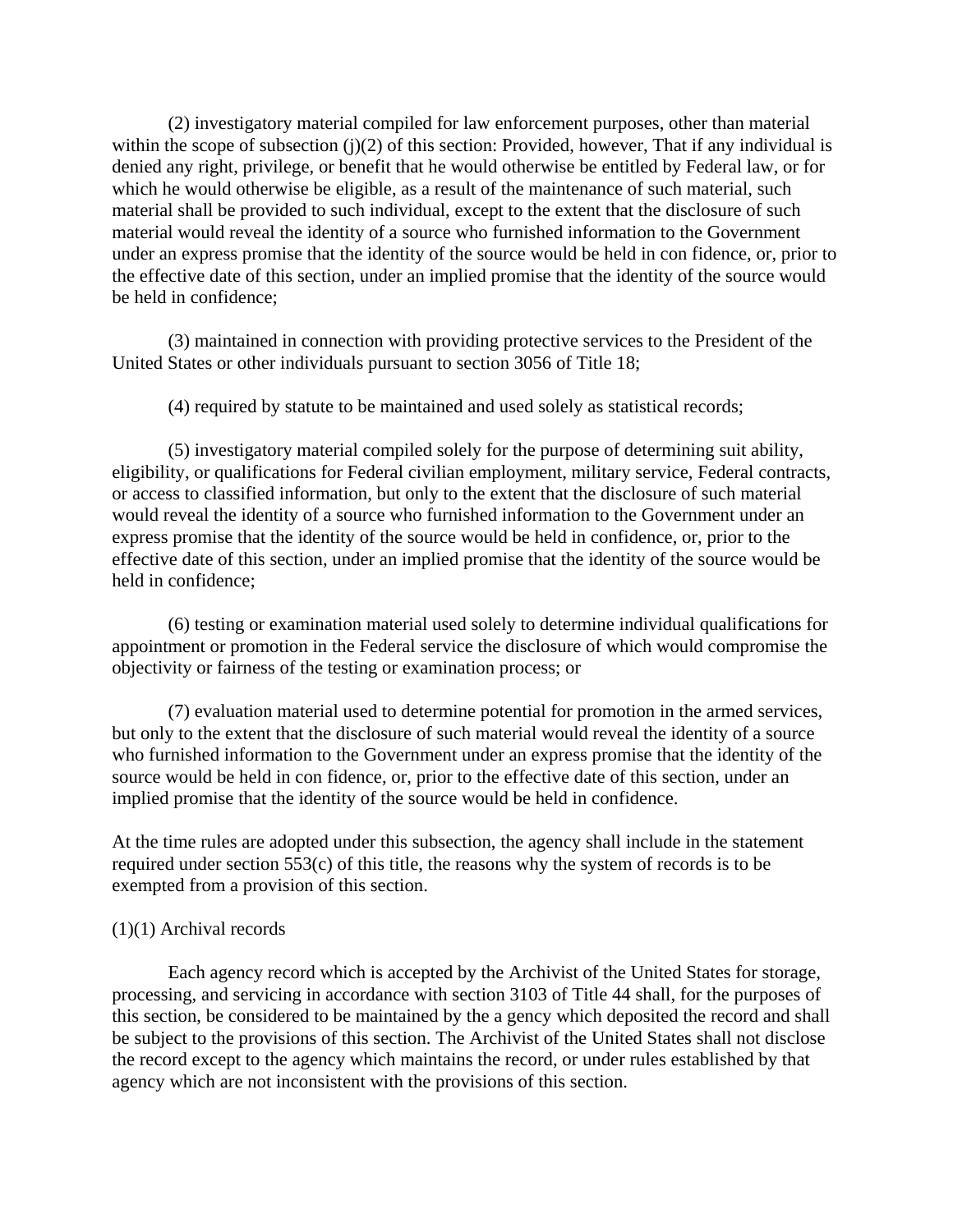(2) Each agency record pertaining to an identifiable individual which was transferred to the National Archives of the United States as a record which has sufficient historical or other value to warrant its continued preservation by the United States Government, prior to the effective date of this section, shall, for the purposes of this section, be considered to be maintained by the National Archives and shall not be subject to the provisions of this section, except that a statement generally describing such records (modeled after the requirements relating to records subject to subsections  $(e)(4)(A)$  through  $(G)$  of this section) shall be published in the Federal Register.

(3) Each agency record pertaining to an identifiable individual which is transferred to the National Archives of the United States as a record which has sufficient historical or other value to warrant its continued preservation by the United States Government, on or after the effective date of this section, shall, for the purposes of this section, be considered to be maintained by the National Archives and shall be exempt from the requirements of this section except subsections (  $e)(4)$ (A) through (G) and (e)(9) of this section.

#### (m) Government contractors

(1) When an agency provides by a contract for the operation by or on behalf of the agency of a system of records to accomplish an agency function, the a gency shall, consistent with its authority, cause the requirements of this section to be applied to such system. For purposes of subsection (i) of this section any such contractor and any employee of such contractor, if such contract is agreed to on or after the effective date of this section, shall be considered to be an employee of an agency.

(2) A consumer reporting agency to which a record is disclosed under section 3711(e) of Title 31 shall not be considered a contractor for the purposes of this section.

#### (n) Mailing lists

An individual's name and address may not be sold or rented by an agency unless such action is specifically authorized by law. This provision shall not be construed to require the withholding of names and addresses otherwise permitted to be made public.

(o) Matching agreements--(1) No record which is contained in a system of records may be disclosed to a recipient agency or non-Federal agency for use in a computer matching program except pursuant to a written agreement between the source agency and the recipient agency or non-Federal agency specifying--

(A) the purpose and legal authority for conducting the program;

(B) the justification for the program and the anticipated results, including a

specific

estimate of any savings;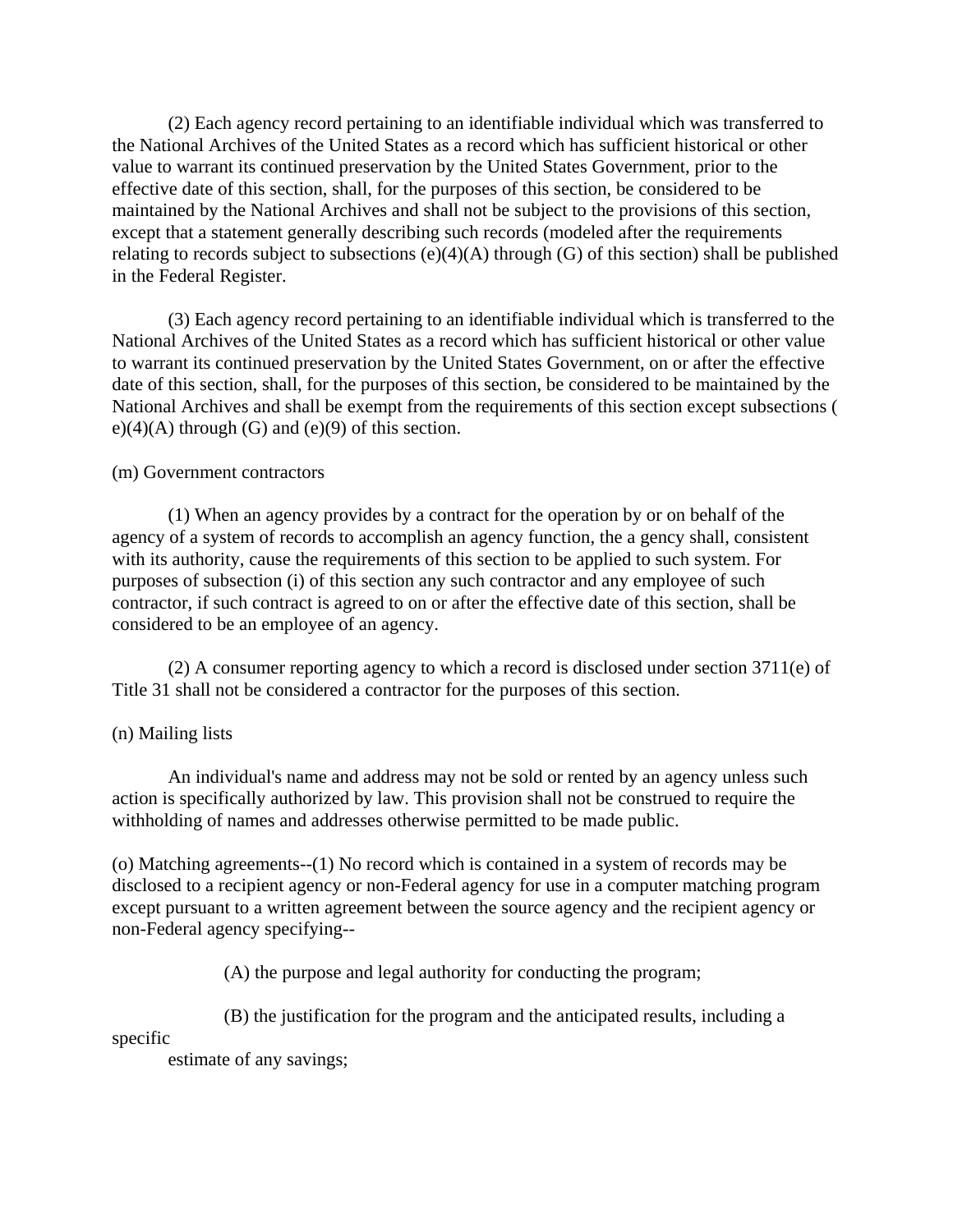(C) a description of the records that will be matched, including each data element that will be used, the approximate number of records that will be matched, and the projected starting and completion dates of the matching program;

(D) procedures for providing individualized notice at the time of application, and notice periodically thereafter as directed by the Data Integrity Board of such agency (subject to guidance provided by the Director of the Office of Management and Budget pursuant to subsection (v)), to--

(i) applicants for and recipients of financial assistance or payments under Federal benefit programs, and

(ii) applicants for and holders of positions as Federal personnel,

that any information provided by such applicants, recipients, holders, and individuals may be subject to verification through matching programs;

(E) procedures for verifying information produced in such matching program as required by subsection (p);

(F) procedures for the retention and timely destruction of identifiable records created by a recipient agency or non-Federal agency in such matching program;

(G) procedures for ensuring the administrative, technical, and physical security of

the records matched and the results of such programs;

(H) prohibitions on duplication and redisclosure of records provided by the source

agency within or outside the recipient agency or the non-Federal agency, except where required by law or essential to the conduct of the matching program;

(I) procedures governing the use by a recipient agency or non-Federal agency of records provided in a matching program by a source agency, including procedures governing return of the records to the source agency or destruction of records used in such program;

(J) information on assessments that have been made on the accuracy of the records

#### that will be used in such matching program; and

(K) that the Comptroller General may have access to all records of a recipient agency or a non-Federal agency that the Comptroller General deems necessary in order to

monitor or verify compliance with the agreement.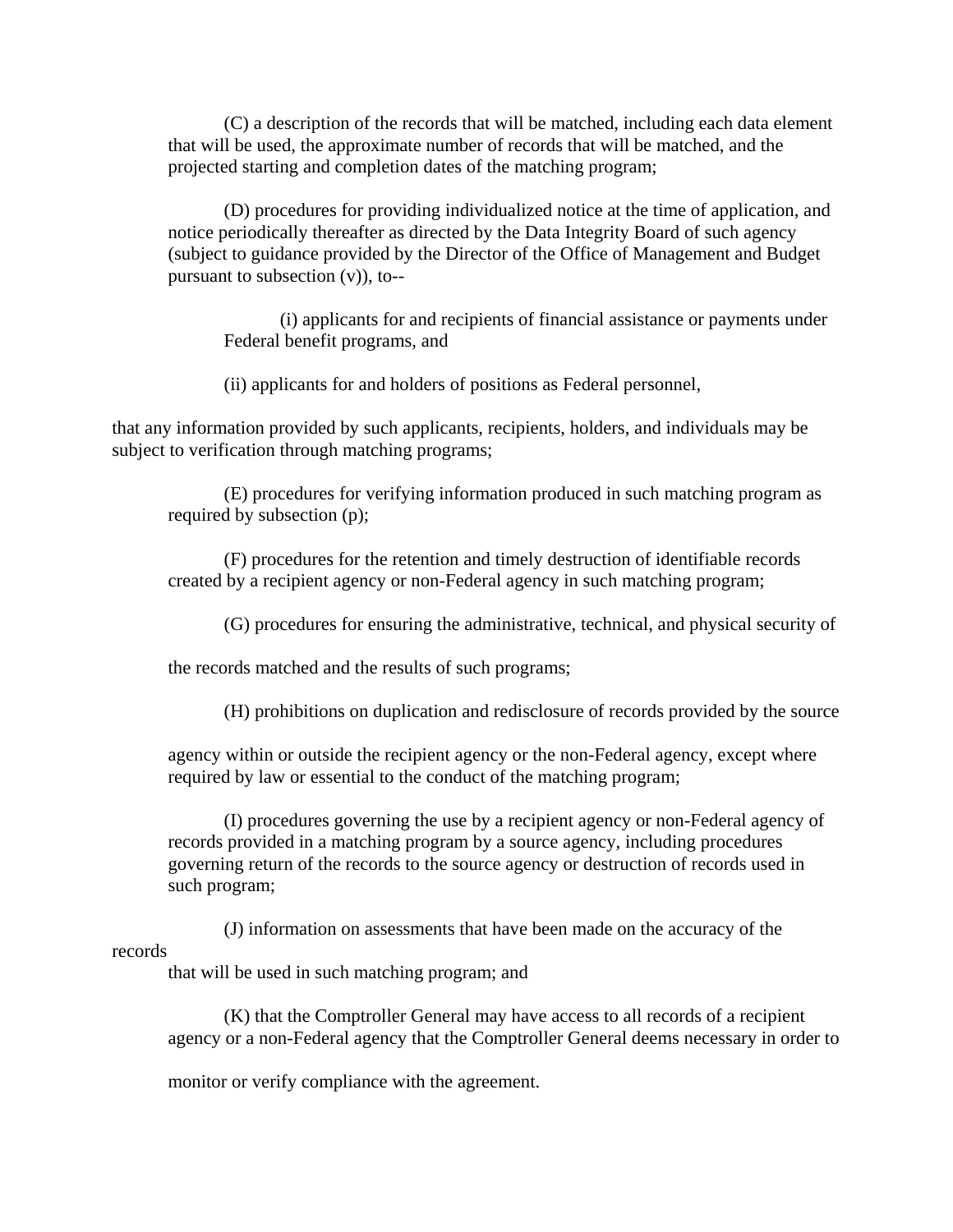$(2)(A)$  A copy of each agreement entered into pursuant to paragraph  $(1)$  shall--

(i) be transmitted to the Committee on Governmental Affairs of the Senate

and the Committee on Government Operations of the House of Representatives; and

(ii) be available upon request to the public.

 (B) No such agreement shall be effective until 30 days after the date on which such a copy is transmitted pursuant to subparagraph  $(A)(i)$ .

(C) Such an agreement shall remain in effect only for such period, not to exceed

18

months, as the Data Integrity Board of the agency determines is appropriate in light of the

purposes, and length of time necessary for the conduct, of the matching program.

(D) Within 3 months prior to the expiration of such an agreement pursuant to subparagraph (C), the Data Integrity Board of the agency may, without additional review,

renew the matching agreement for a current, ongoing matching program for not more

than

one additional year if--

(i) such program will be conducted without any change; and

(ii) each party to the agreement certifies to the Board in writing that the program has been conducted in compliance with the agreement.

(p) Verification and opportunity to contest findings

(1) In order to protect any individual whose records are used in a matching program, no recipient agency, non-Federal agency, or source agency may suspend, terminate, reduce, or make a final denial of any financial assistance or payment under a Federal benefit program to such individual, or take other adverse action against such individual, as a result of information produced by such matching program, until--

(A)(i) the agency has independently verified the information; or

 (ii) the Data Integrity Board of the agency, or in the case of a non-Federal agency the Data Integrity Board of the source agency, determines in accordance with guidance issued by the Director of the Office of Management and Budget that--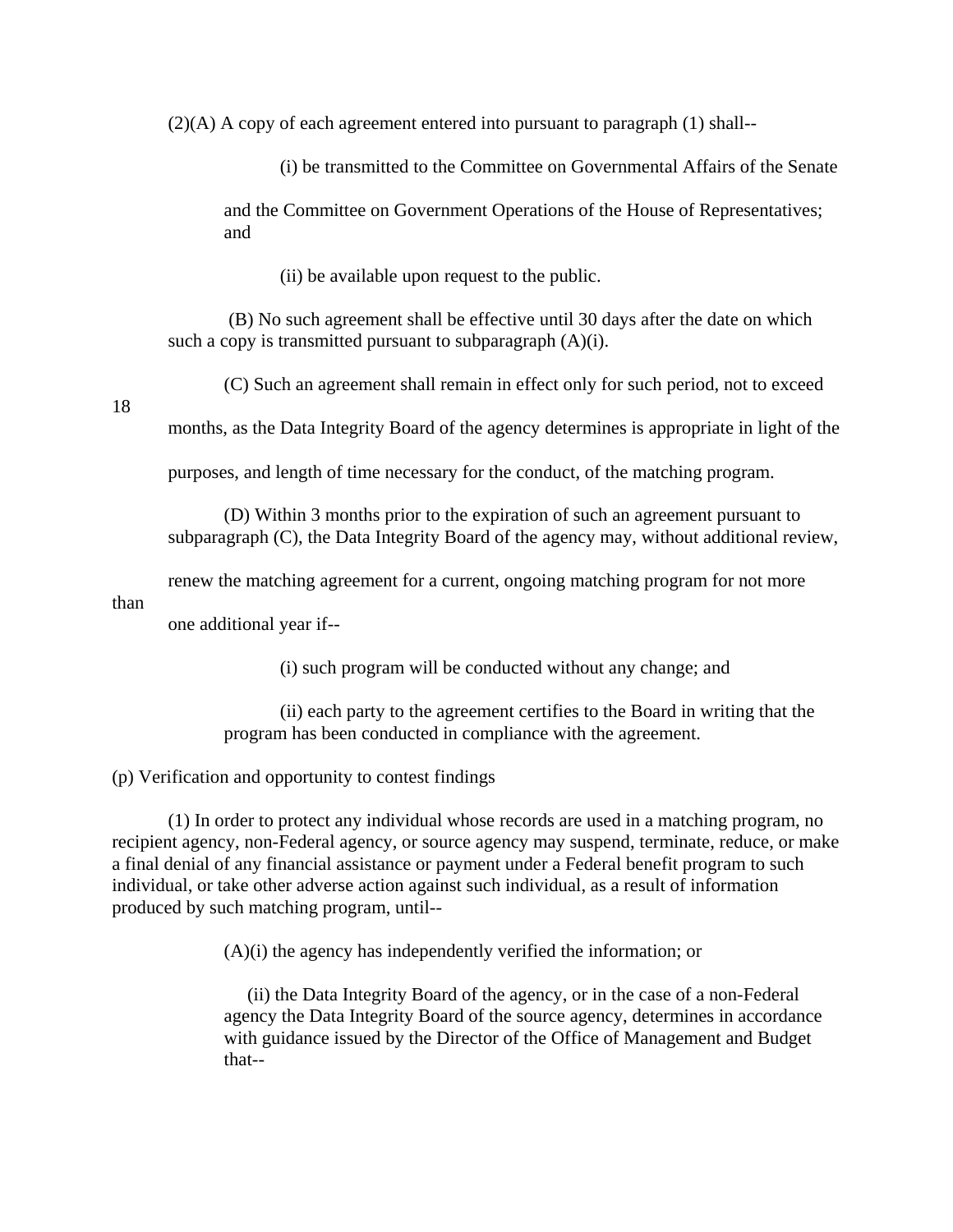(I) the information is limited to identification and amount of benefits paid by the source agency under a Federal benefit program; and

(II) there is a high degree of confidence that the information provided to the recipient agency is accurate;

(B) the individual receives a notice from the agency containing a statement of its findings and informing the individual of the opportunity to contest such findings; and

(C)(i) the expiration of any time period established for the program by statute or regulation for the individual to respond to that notice; or

 (ii) in the case of a program for which no such period is established, the end of the 30-day period beginning on the date on which notice under subparagraph (B) is mailed or otherwise provided to the individual.

(2) Independent verification referred to in paragraph (1) requires investigation and confirmation of specific information relating to an individual that is used as a basis for an adverse action against the individual, including where applicable investigation and confirmation of--

(A) the amount of any asset or income involved;

(B) whether such individual actually has or had access to such asset or income for

such individual's own use; and

(C) the period or periods when the individual actually had such asset or income.

(3) Notwithstanding paragraph (1), an agency may take any appropriate action otherwise prohibited by such paragraph if the agency determines that the pub lic health or public safety may be adversely affected or significantly threatened during any notice period required by such paragraph.

#### (q) Sanctions

(1) Notwithstanding any other provision of law, no source agency may disclose any record which is contained in a system of records to a recipient agency or non-Federal agency for a matching program if such source agency has reason to believe that the requirements of subsection (p), or any matching agreement entered into pursuant to subsection (o), or both, are not being met by such recipient agency.

(2) No source agency may renew a matching agreement unless--

(A) the recipient agency or non-Federal agency has certified that it has complied with the provisions of that agreement; and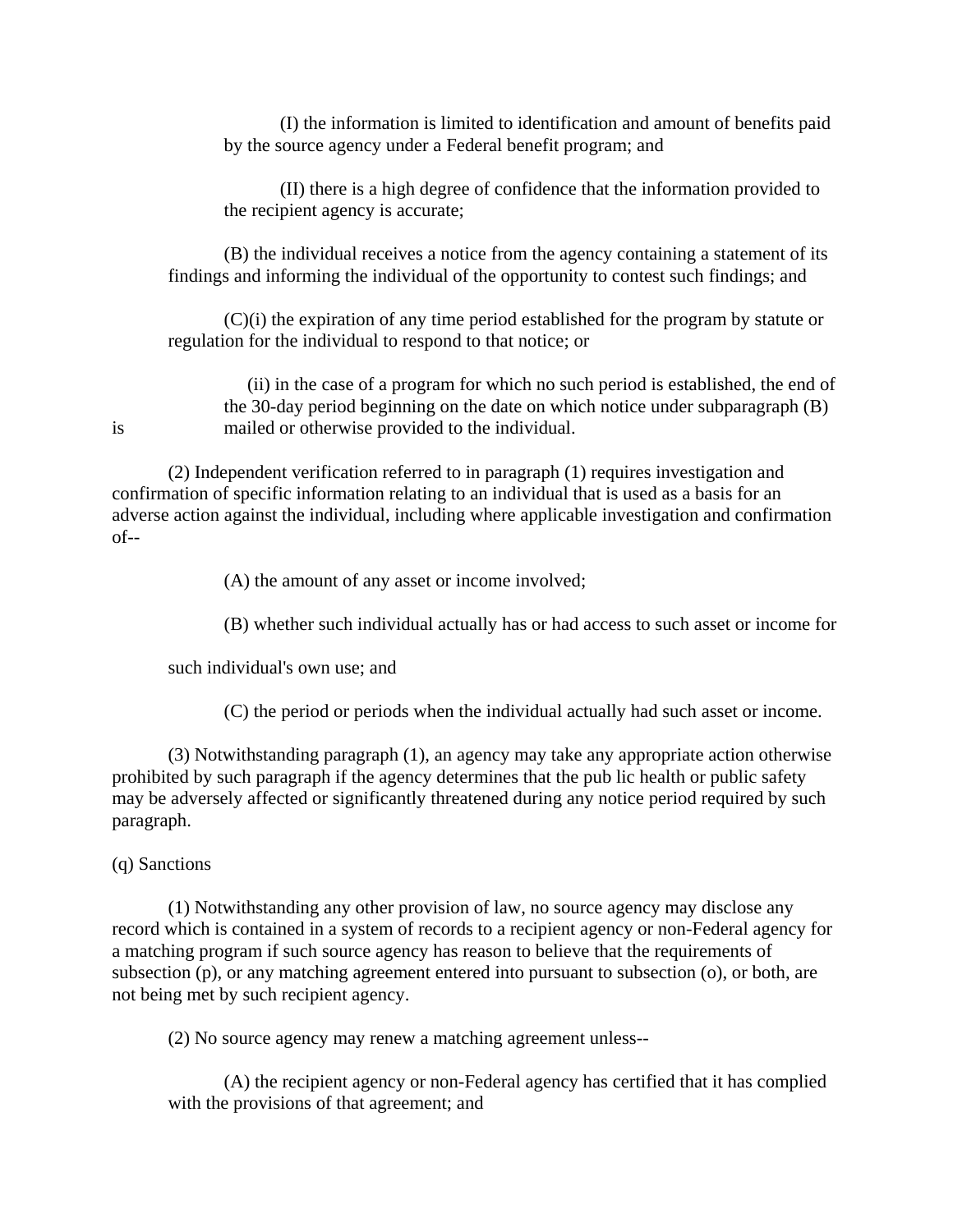(B) the source agency has no reason to believe that the certification is inaccurate.

#### (r) Report on new systems and matching programs

Each agency that proposes to establish or make a significant change in a system of records or a matching program shall provide adequate advance notice of any such proposal (in duplicate) to the Committee on Government Operations of the House of Representatives, the Committee on Governmental Affairs of the Senate, and the Office of Management and Budget in order to permit an evaluation of the probable or potential effect of such proposal on the privacy or other rights of individuals.

#### (s) Biennial report

The President shall biennially submit to the Speaker of the House of Representatives and the President pro tempore of the Senate a report--

(1) describing the actions of the Director of the Office of Management and Budget pursuant to section 6 of the Privacy Act of 1974 during the preceding two years;

(2) describing the exercise of individual rights of access and amendment under this section during such years;

(3) identifying changes in or additions to systems of records;

(4) containing such other information concerning administration of this section as may be necessary or useful to the Congress in reviewing the effectiveness of this section in carrying out the purposes of the Privacy Act of 1974.

#### (t) Effect of other laws

(1) No agency shall rely on any exemption contained in section 552 of this title to withhold from an individual any record which is otherwise accessible to such individual under the provisions of this section.

(2) No agency shall rely on any exemption in this section to withhold from an individual any record which is otherwise accessible to such individual under the provisions of section 552 of this title.

#### (u) Data Integrity Boards

(1) Every agency conducting or participating in a matching program shall establish a Data Integrity Board to oversee and coordinate among the various com ponents of such agency the agency's implementation of this section.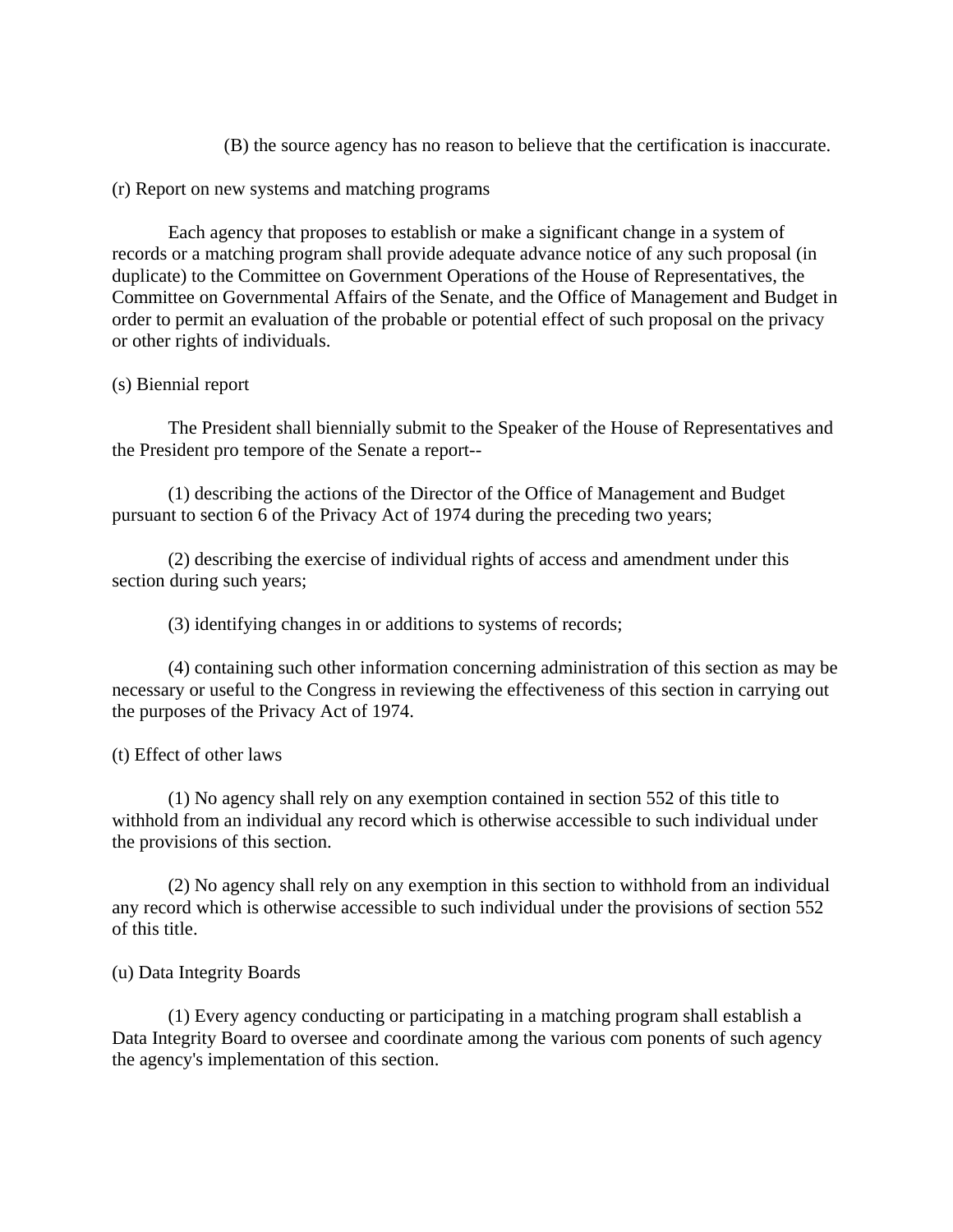(2) Each Data Integrity Board shall consist of senior officials designated by the head of the agency, and shall include any senior official designated by the head of the agency as responsible for implementation of this section, and the inspector general of the agency, if any. The inspector general shall not serve as chairman of the Data Integrity Board.

(3) Each Data Integrity Board--

(A) shall review, approve, and maintain all written agreements for receipt or disclosure of agency records for matching programs to ensure compliance with subsection

(o), and all relevant statutes, regulations, and guidelines;

(B) shall review all matching programs in which the agency has participated

# during

the year, either as a source agency or recipient agency, determine compliance with applicable laws, regulations, guidelines, and agency agreements, and assess the costs and benefits of such programs;

(C) shall review all recurring matching programs in which the agency has participated during the year, either as a source agency or recipient agency, for continued justification for such disclosures;

(D) shall compile an annual report, which shall be submitted to the head of the agency and the Office of Management and Budget and made available to the public on request, describing the matching activities of the agency, including--

(i) matching programs in which the agency has participated as a source agency or recipient agency;

(ii) matching agreements proposed under subsection (o) that were disapproved by the Board;

(iii) any changes in membership or structure of the Board in the preceding year;

(iv) the reasons for any waiver of the requirement in paragraph (4) of this section for completion and submission of a cost-benefit analysis prior to the approval of a matching program;

 (v) any violations of matching agreements that have been alleged or identified and any corrective action taken; and

(vi) any other information required by the Director of the Office of Management and Budget to be included in such report;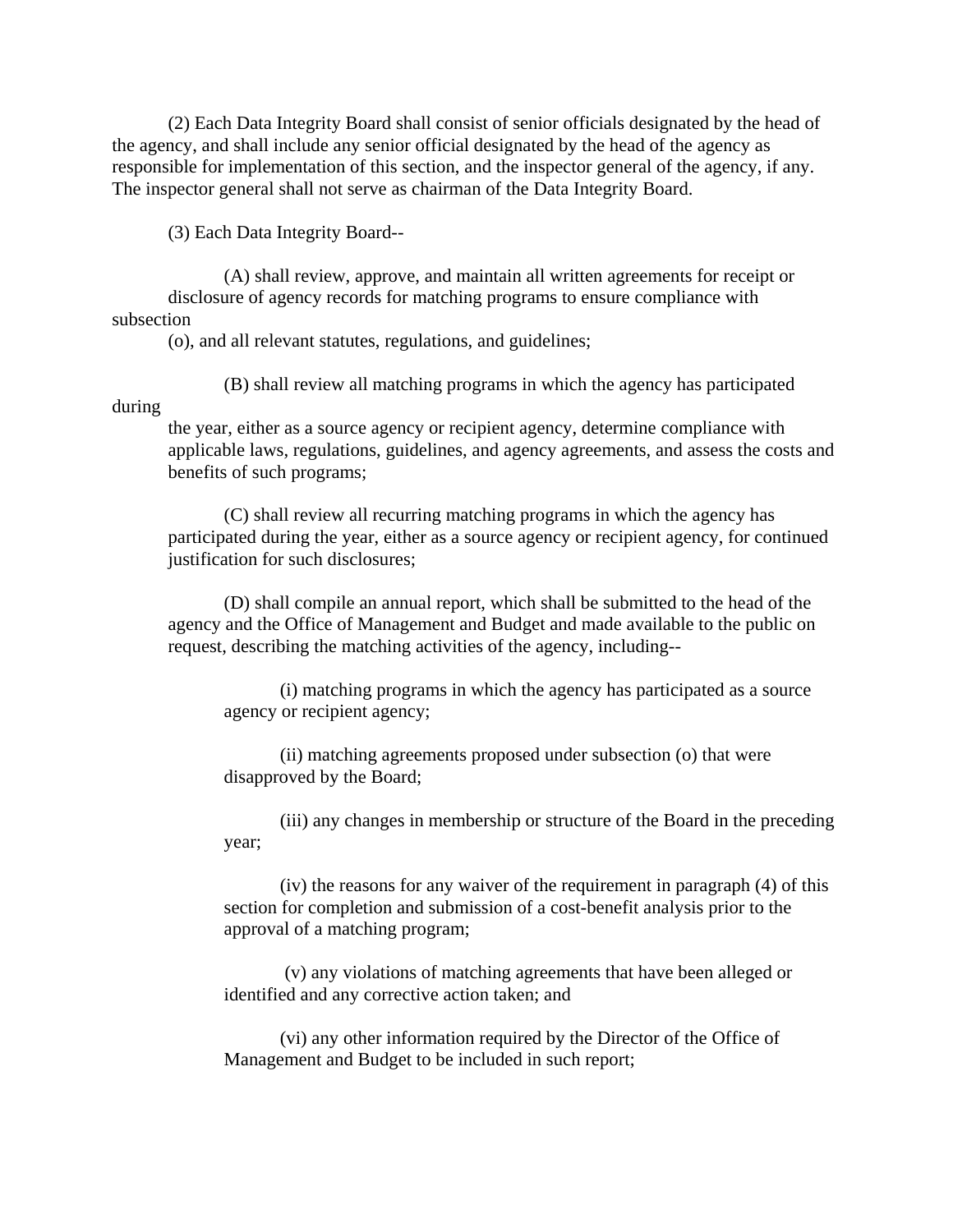(E) shall serve as a clearinghouse for receiving and providing information on the accuracy, completeness, and reliability of records used in matching programs;

(F) shall provide interpretation and guidance to agency components and personnel

on the requirements of this section for matching programs;

(G) shall review agency recordkeeping and disposal policies and practices for matching programs to assure compliance with this section; and

(H) may review and report on any agency matching activities that are not matching

#### programs.

(4)(A) Except as provided in subparagraphs (B) and (C), a Data Integrity Board shall not approve any written agreement for a matching program unless the agency has completed and submitted to such Board a cost-benefit analysis of the proposed program and such analysis demonstrates that the program is likely to be cost effective.

 (B) The Board may waive the requirements of subparagraph (A) of this paragraph if it determines in writing, in accordance with guidelines prescribed by the Director of the Office of Management and Budget, that a cost-benefit analysis is not required.

 (C) A cost-benefit analysis shall not be required under subparagraph (A) prior to the initial approval of a written agreement for a matching program that is specifically required

by statute. Any subsequent written agreement for such a program shall not be approved by

the Data Integrity Board unless the agency has submitted a cost-benefit analysis of the program as conducted under the preceding approval of such agreement.

(5)(A) If a matching agreement is disapproved by a Data Integrity Board, any party to such agreement may appeal the disapproval to the Director of the Office of Management and Budget. Timely notice of the filing of such an appeal shall be provided by the Director of the Office of Management and Budget to the Committee on Governmental Affairs of the Senate and the Committee on Government Operations of the House of Representatives.

 (B) The Director of the Office of Management and Budget may approve a matching agreement notwithstanding the disapproval of a Data Integrity Board if the Director determines that--

(i) the matching program will be consistent with all applicable legal, regulatory, and policy requirements;

(ii) there is adequate evidence that the matching agreement will be cost-effective; and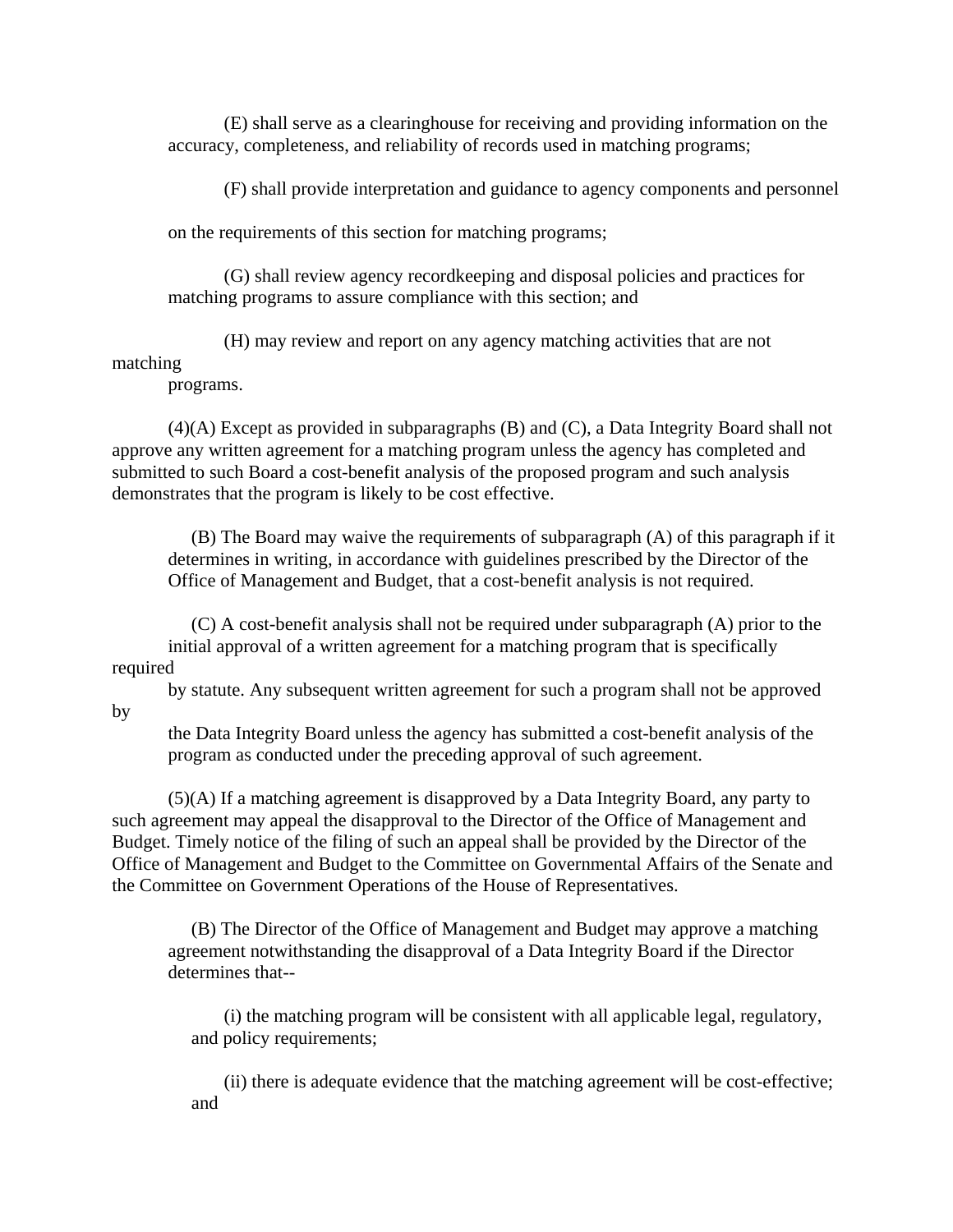(iii) the matching program is in the public interest.

(C) The decision of the Director to approve a matching agreement shall not take effect

until 30 days after it is reported to committees described in subparagraph (A).

 (D) If the Data Integrity Board and the Director of the Office of Management and Budget disapprove a matching program proposed by the inspector general of an agency, the inspector general may report the disapproval to the head of the agency and to the Congress.

(6) The Director of the Office of Management and Budget shall, annually during the first 3 years after the date of enactment of this subsection and biennially thereafter, consolidate in a report to the Congress the information contained in the reports from the various Data Integrity Boards under paragraph ( 3)(D). Such report shall include detailed information about costs and benefits of matching programs that are conducted during the period covered by such consolidated report, and shall identify each waiver granted by a Data Integrity Board of the requirement for completion and submission of a cost-benefit analysis and the reasons for granting the waiver.

(7) In the reports required by paragraphs (3)(D) and (6), agency matching activities that are not matching programs may be reported on an aggregate basis, if and to the extent necessary to protect ongoing law enforcement or counterintelligence investigations.

(v) Office of Management and Budget responsibilities

The Director of the Office of Management and Budget shall--

(1) develop and, after notice and opportunity for public comment, prescribe guidelines and regulations for the use of agencies in implementing the provisions of this section; and

(2) provide continuing assistance to and oversight of the implementation of this section by agencies.

## **The following section was enacted as part of the Privacy Act, but was not codified; it may be found at § 552a (note).**

Sec. 7 (a)(1) It shall be unlawful for any Federal, State or local government agency to deny to any individual any right, benefit, or privilege provided by law because of such individual's refusal to disclose his social security account number.

(2) the provisions of paragraph (1) of this subsection shall not apply with respect to--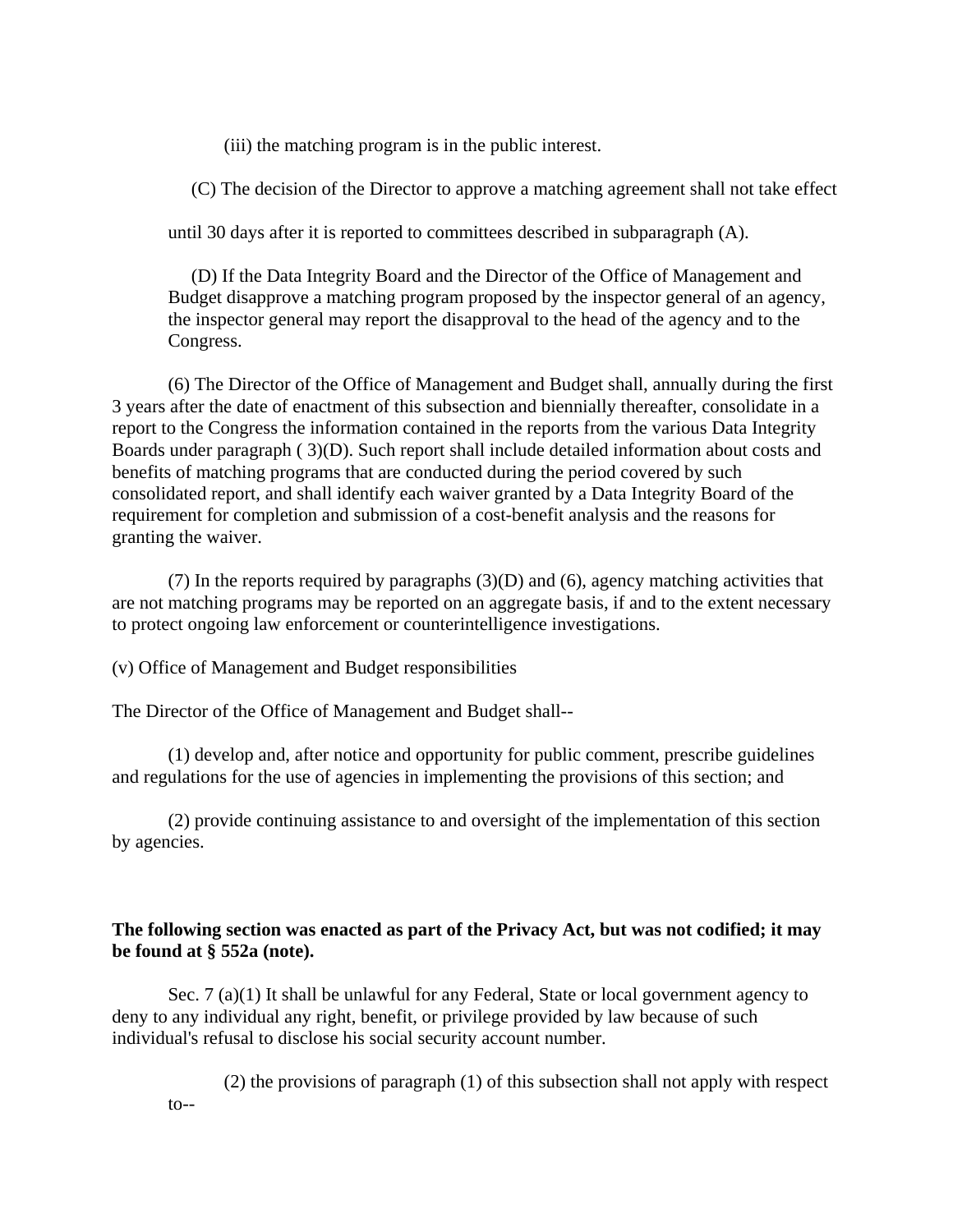(A) any disclosure which is required by Federal statute, or

(B) any disclosure of a social security number to any Federal, State, or local agency maintaining a system of records in existence and operating before January 1, 1975, if such disclosure was required under statute or regulation adopted prior to such date to verify the identity of an individual.

(b) Any Federal, State or local government agency which requests an individual to disclose his social security account number shall inform that individual whether that disclosure is mandatory or voluntary, by what statutory or other authority such number is solicited, and what uses will be made of it.

#### **The following sections were enacted as part of Pub.L. 100-503, the Com puter Matching and Privacy Protection Act of 1988; they may be found at § 552a (note).**

Sec. 6 Functions of the Director of the Office of Management and Budget.

(b) Implementation Guidance for Amendments-- The Director shall, pursuant to section 552a(v) of Title 5, United States Code, develop guidelines and regulations for the use of agencies in implementing the amendments made by this Act not later than 8

#### months

after the date of enactment of this Act.

Sec. 9 Rules of Construction.

Nothing in the amendments made by this Act shall be construed to authorize--

(1) the establishment or maintenance by any agency of a national data bank that combines, merges, or links information on individuals maintained in systems of records

by

other Federal agencies;

(2) the direct linking of computerized systems of records maintained by Federal agencies;

(3) the computer matching of records not otherwise authorized by law; or

(4) the disclosure of records for computer matching, except to a Federal, State, or local agency.

Sec. 10 Effective Dates.